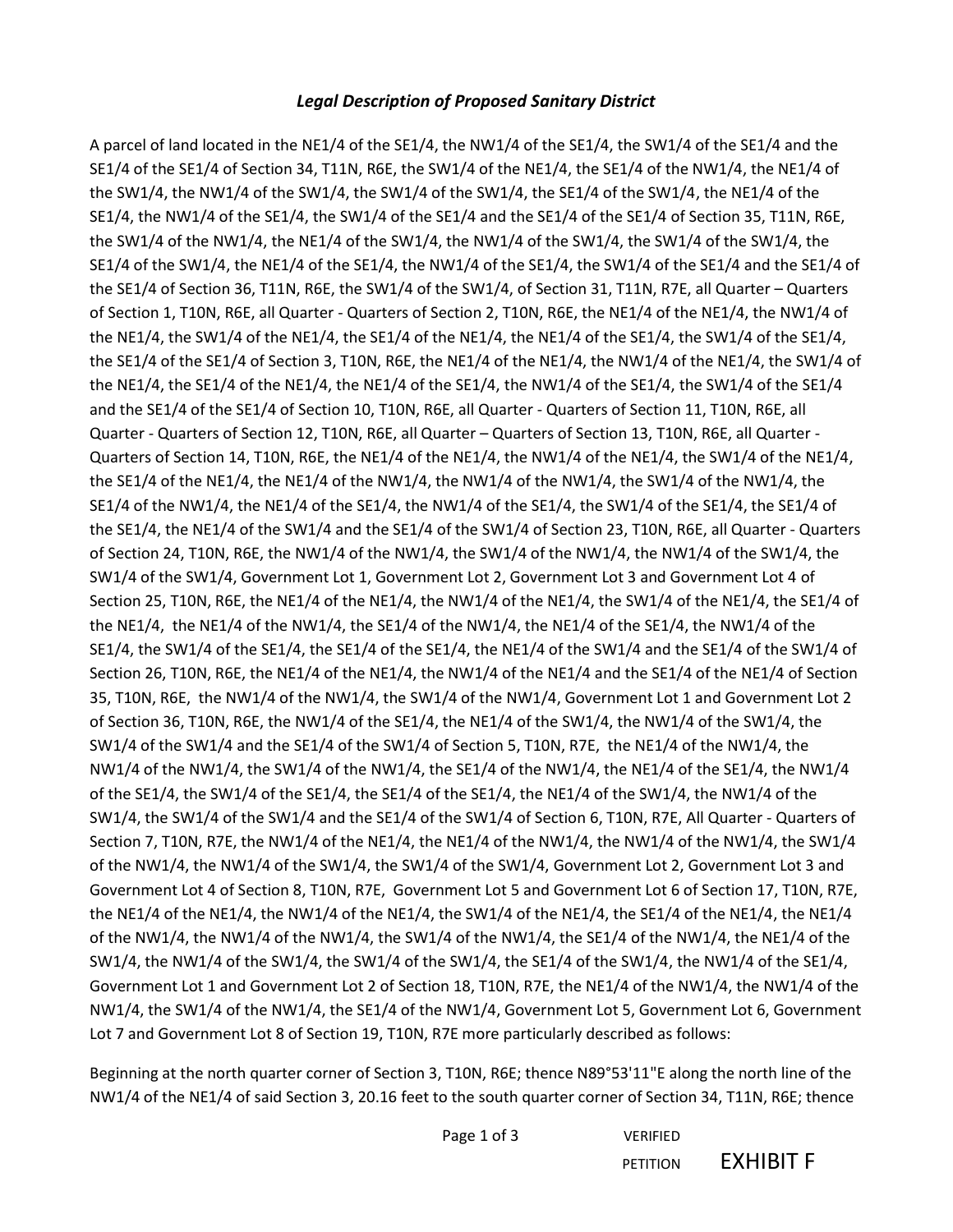N89°56'52"E along the south line of the SW1/4 of the SE1/4 of said Section 34, 6.71 feet to the centerline of United States Highway "12"; thence N00°55'51"E along said centerline, 940.81 feet to the point of curvature of a curve to the right having a central angle of 05°42'12" and a radius of 1,910.00 feet; thence northeasterly along the arc of said curve and said centerline, 189.02 feet to the point of tangency thereof, said curve having a long chord bearing N03°45'57"E, 188.94 feet; thence N06°36'03"E along said centerline, 701.17 feet to a westerly extension of the north boundary fence of the Badger Army Ammunition Plant; thence S89°01'57"E along said boundary fence extension, 121.59 feet to a 3/4" solid round iron rod on the east right-of-way line of said United States Highway "12"; thence S89°01'57"E along said boundary fence, 3,730.27 feet to the top of a 5" diameter iron pipe at a fence corner in the Badger Army Ammunition Plant perimeter fence; thence N01°49'33"E along said boundary fence, 231.54 feet to the top of a 5" diameter iron pipe at a fence corner in the Badger Army Ammunition Plant perimeter fence; thence N37°02'42"E along said boundary fence, 522.84 feet to a 3/4" solid round iron rod; thence N32°56'27"E along said boundary fence, 349.60 feet to the top of a 5" diameter iron pipe at a fence corner in the Badger Army Ammunition Plant perimeter fence; thence S85°35'58"E along said boundary fence, 116.31 feet to the top of a 5" diameter iron pipe at a fence corner in the Badger Army Ammunition Plant perimeter fence; thence N79°40'05"E along said boundary fence, 88.90 feet to a 3/4" solid round iron rod; thence N89°42'24"E along said boundary fence, 107.92 feet to the top of a 5" diameter iron pipe at a fence corner in the Badger Army Ammunition Plant perimeter fence; thence S03°55'57"E along said boundary fence, 538.07 feet to the top of a 5" diameter iron pipe at a fence corner in the Badger Army Ammunition Plant perimeter fence; thence S01°03'37"W along said boundary fence, 427.20 feet to the top of a 5" diameter iron pipe at a fence corner in the Badger Army Ammunition Plant perimeter fence; thence S89°02'38"E along said boundary fence, 1,057.00 feet to the top of a 2" x 84" iron pipe; thence N31°59'23"W along the north boundary fence, 347.95 feet to the top of a 2" x 84" iron pipe; thence N22°30'37"E along the north boundary fence, 795.30 feet to the top of a 2" x 84" iron pipe; thence S64°14'51"E along the north boundary fence, 1,268.80 feet to the top of a 2" x 84" iron pipe; thence N68°15'55"E along the north boundary fence, 1,156.08 feet to the top of a 2" x 84" iron pipe; thence S13°54'42"E along the north boundary fence, 850.14 feet to the top of a 2" x 84" iron pipe; thence S56°12'11"E along the north boundary fence, 227.70 feet to the top of a 2" x 84" iron pipe; thence S89°02'11"E along the north boundary fence, 4,030.00 feet to the top of a 2" x 84" iron pipe; thence S33°02'48"E along the east boundary fence, 5,177.31 feet to the north line of the NE1/4 of the SW1/4 of Section 6, T10N, R7E; thence N89°26'42"E along the north line of the NE1/4 of the SW1/4 and the north line of the SE1/4 of said Section 6, 2,822.06 feet to the northwest corner of the SW1/4 of Section 5, T10N, R7E; thence N89°35'55"E along the north line of said SW1/4, 2,638.19 feet to the northwest corner of the SE1/4 of said Section 5; thence N89°36'07"E along the north line of said SE1/4, 500.45 feet to the centerline of State Highway "78" in a curve to the left having a radius of 2,150.00 feet and a central angle of 81°16'54"; thence along the arc of the curve and said centerline, 3,050.06 feet to the point of tangency thereof, said curve having a long chord bearing S40°25'40"W, 2,800.65 feet; thence S00°12'47"E along said centerline 521.10 feet to the north line of the NE1/4 of the NW1/4 of Section 8, T10N, R7E, thence N89°34'13" E along said north line, 1,322.46 feet to the northwest corner of the NW1/4 of the NE1/4 of said Section 8; thence S89°56'55"E along the north line of said NW1/4 of the NE1/4, about 370 feet to the water's edge of Lake Wisconsin at a point hereinafter referred to as POINT "A"; thence along the water's edge of Lake Wisconsin about 46,900 feet to the south line of Government Lot 4 of Section 25, T10N, R6E at a point hereinafter referred to as POINT "B" which is located S26°37'50"W, 23,689.57 feet from POINT "A"; thence S89°55'54"W along the south line of said Government Lot 4 and the south line of the SW1/4 of the SW1/4 of said Section 25, 1663.00 feet to the east line of State

Page 2 of 3 VERIFIED

PETITION **EXHIBIT F**